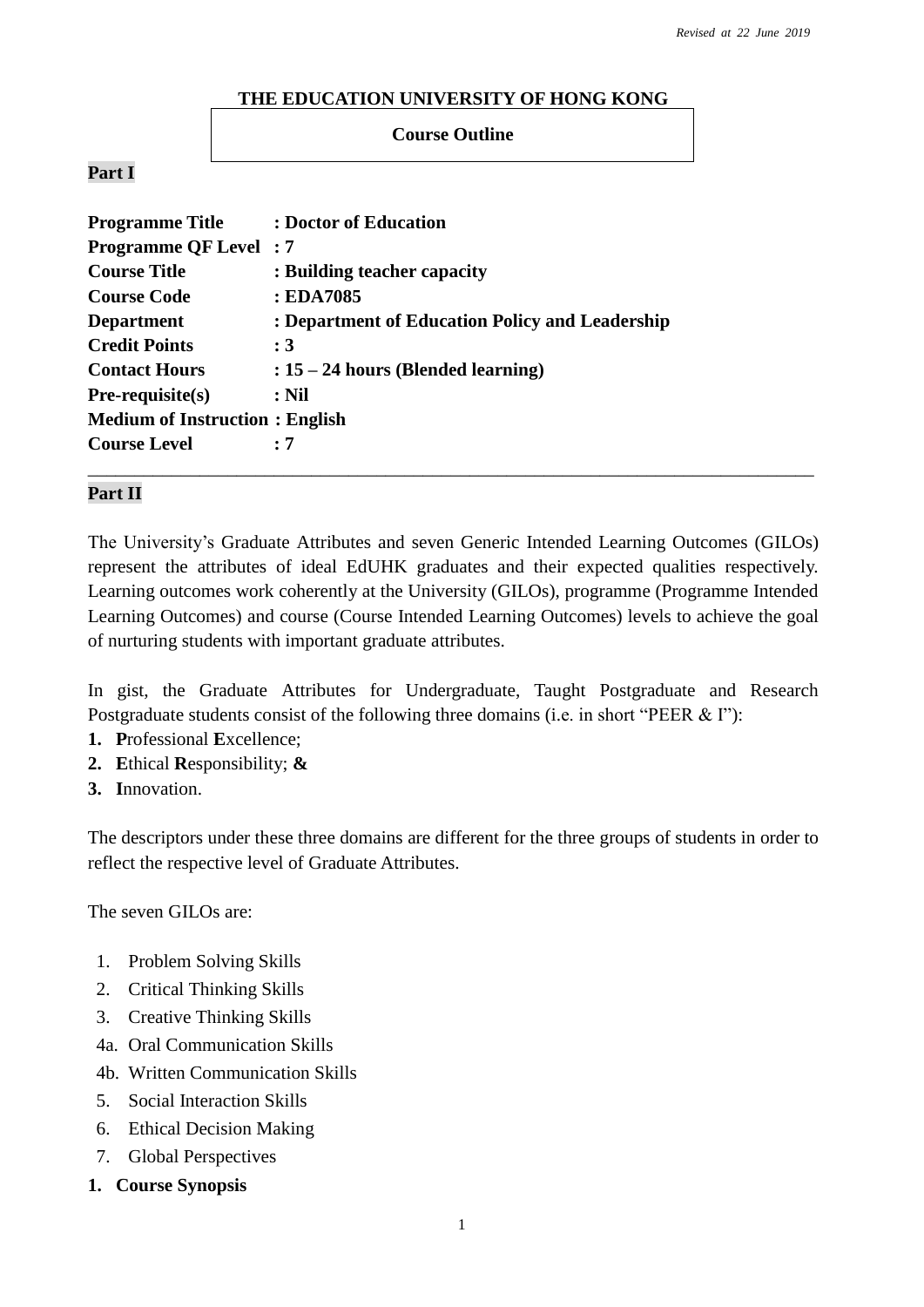Building teacher capacity is crucial to the quality of education. This course provides a scholarly basis of the work of teacher educators, mentors, and leaders of teacher learning and professional development providers. It prepares students with conceptual perspectives to examine policies, processes and practices in building the capacity of teachers in different phases of teacher development: (1) initial teacher education of prospective teachers; (2) induction of beginning teachers; and (3) in-service teachers' lifelong learning. The course acquaints students with knowledge and insights into research trends and issues related to building the capacity of teachers in face of the challenges of the  $21<sup>st</sup>$  century in local and international contexts.

# **2. Course Intended Learning Outcomes** (CILOs)

*Upon completion of this course, students will be able to:*

- $CLLO<sub>1</sub>$  Critically analyze from different perspectives, in global context, the current issues of building teacher capacity.
- CILO<sup>2</sup> Examine the aims and purposes of building the capacity of teachers in different phases of teacher development in the discourse of changing contexts and professionalism.
- CILO<sup>3</sup> Articulate the above understandings in making more thoughtful, responsible and better informed decisions in their own research and practice related to building teacher capacity.

| <b>Course Content</b>                              | <b>CILOs</b>          | <b>Suggested Teaching &amp;</b>      |  |
|----------------------------------------------------|-----------------------|--------------------------------------|--|
|                                                    |                       | <b>Activities</b><br><b>Learning</b> |  |
| <b>Conceptual Perspectives of Understanding</b>    | CLLO <sub>1,3</sub>   | Lecture, individual,                 |  |
| <b>Teacher Learning And Development</b>            |                       | response, and/or group               |  |
| Teacher learning as development of knowledge       |                       | discussion                           |  |
| as skills                                          |                       |                                      |  |
| Reflection in teacher learning and development     |                       |                                      |  |
| Biographical perspective on teacher                |                       |                                      |  |
| development                                        |                       |                                      |  |
| Socio-cultural perspective on teacher<br>$\bullet$ |                       |                                      |  |
| development                                        |                       |                                      |  |
| Teacher development in meso, macro and             |                       |                                      |  |
| global contexts                                    |                       |                                      |  |
| <b>Initial Teacher Education</b>                   | CILO <sub>1,2,3</sub> | Lecture, case study,                 |  |
| Structure and approaches to teacher education      |                       | *online discussion                   |  |
| Teacher education curriculum and the               |                       | forum, individual                    |  |
| practicum / Field Experience                       |                       | response and /or group               |  |
| Assessment in teacher education                    |                       | discussion                           |  |
| Students of teaching: Motivation to become         |                       | presentation                         |  |
| teachers; the transition from student to teacher   |                       |                                      |  |

# **3. Content, CILOs and Teaching & Learning Activities**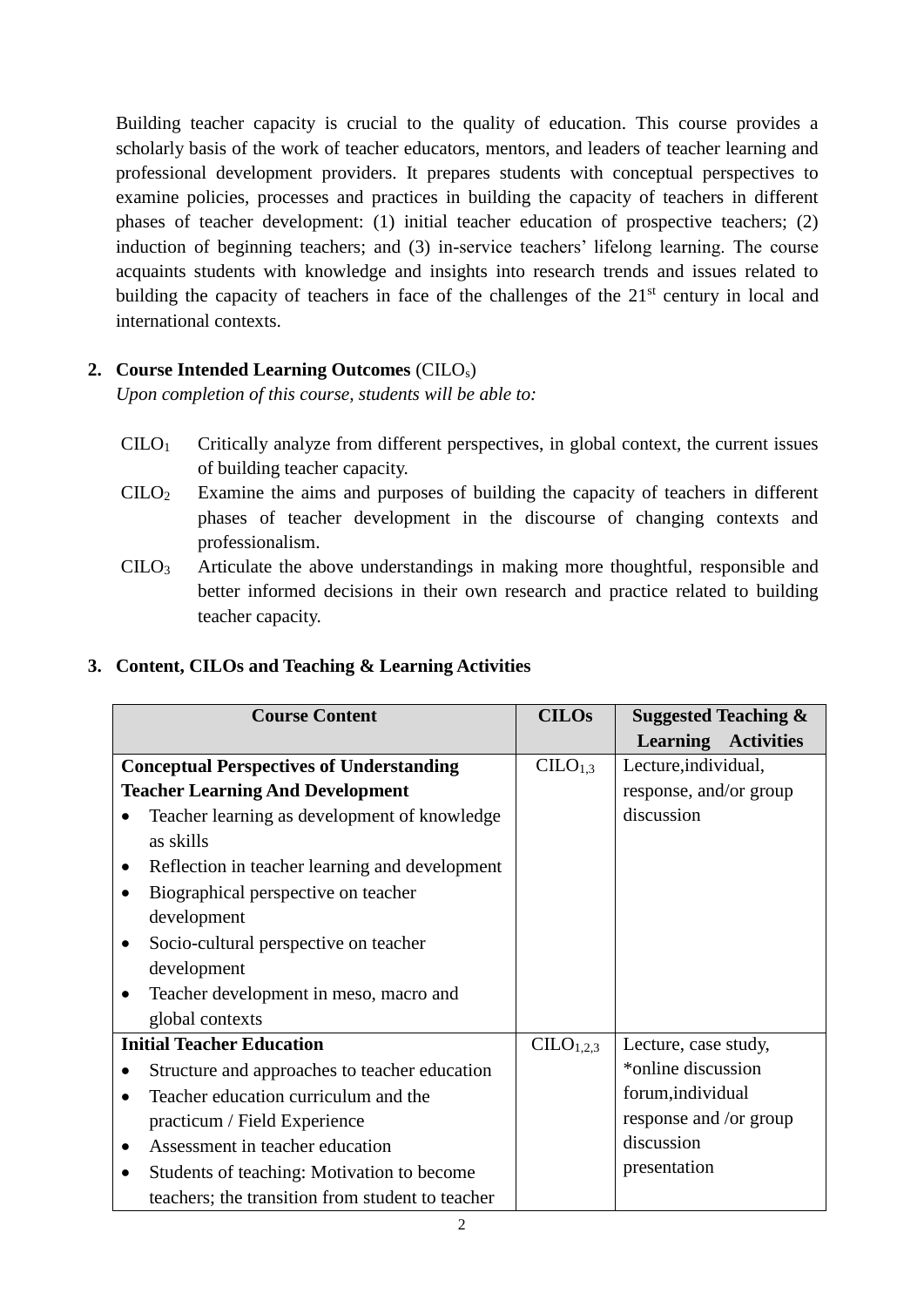| Teacher educators and the creation of hybrid       |                                   |                          |
|----------------------------------------------------|-----------------------------------|--------------------------|
| spaces in initial teacher education: Working in    |                                   |                          |
| higher education and schools; drawing on           |                                   |                          |
| community resources                                |                                   |                          |
| Meeting global challenges, e.g.                    |                                   |                          |
| Internationalization in teacher education, the     |                                   |                          |
| preparation of culturally responsive teachers      |                                   |                          |
| <b>Induction</b>                                   | CILO <sub>1,2,3</sub>             | Lecture, case study,     |
| The induction of beginning teachers                |                                   | online discussion forum, |
| Mentoring and peer support of beginning            |                                   | individual response and/ |
| teachers                                           |                                   | or group discussion,     |
| Teacher professional standards                     |                                   | presentation             |
|                                                    |                                   |                          |
| <b>In-service Teachers' Lifelong Learning</b>      | C <sub>L</sub> O <sub>1,2,3</sub> | Lecture, case study      |
| Teachers' professionalism, lives and well-being    |                                   | online discussion        |
| Building communities of practice in schools,       |                                   | forum, individual        |
| developing teacher networks across schools and     |                                   | response and/ or group   |
| connecting with community partners                 |                                   | discussion, presentation |
| Building the capacity of teachers in face of the   |                                   |                          |
| challenges of learning in the $21st$ century, e.g. |                                   |                          |
| technology enhanced learning, learner diversity.   |                                   |                          |

*\* Students are assigned / choose to read an related article to share and feedback in the Online discussion Forum.* 

# **4. Assessment**

| <b>Assessment Tasks</b>                                            | Weighting | <b>CILO</b>           |
|--------------------------------------------------------------------|-----------|-----------------------|
|                                                                    | $($ %)    |                       |
| Individual participants are assigned/choose to read 3 articles in  | 10        | C <sub>1.2</sub>      |
| the respective areas of the course to share and feedback in the    |           |                       |
| online discussion forum.                                           |           |                       |
| <b>Individual/ Group Presentation</b>                              | 20        | CILO <sub>1,2,3</sub> |
| Individuals/groups choose a topic among the themes of the          |           |                       |
| course, and conduct a presentation on critically reviewing the     |           |                       |
| development, identifying the current issues and proposing the      |           |                       |
| further research direction in the chosen area.                     |           |                       |
| <b>Individual Literature Review (3,000 words)</b>                  | 70        | C <sub>1,2,3</sub>    |
| Individual participants identify a research focus from the themes  |           |                       |
| of the course and write a literature review to inform the study of |           |                       |
| the research focus.                                                |           |                       |

# **5. Required Text(s)**

**Nil**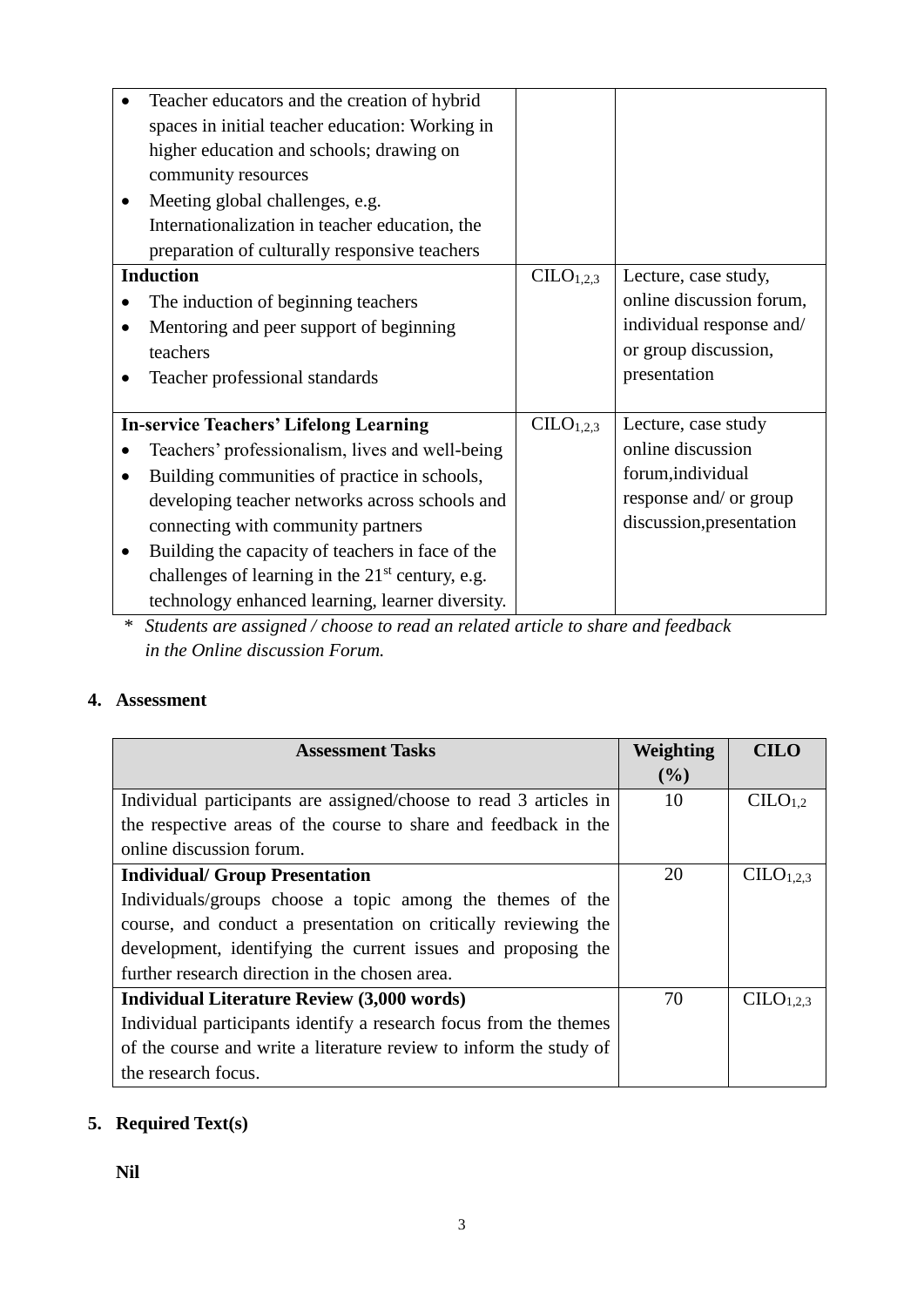# **6. Recommended Readings**

# **Books**

Clandinin, D.J. & Husu, J. (2017). *The SAGE handbook on research on teacher* education. SAGE.

Ellis, V., Edwards, A., & Smagorinsky, P. (2010). *Cultural-historical perspectives on teacher education and development : Learning teaching*. New York: Routledge.

Forlin, C. (2010). *Teacher education for inclusion : Changing paradigms and innovative approaches*. Abingdon: Routledge.

Lee, J. C. K., & Day, C. (Eds.). (2016). Quality and change in teacher education: Western and Chinese perspectives. New York: Springer.

Loughran, J., & Hamilton, M. L. (Eds.) (2016). *International handbook of teacher* education. Washington DC: Springer.

#### **Journal articles**

#### *Initial Teacher Education*

Davies, M., & Heyward, P. (2019). Between a hard place and a hard place: A study of ethical dilemmas experienced by student teachers while on practicum. *British Educational Research Journal, 45(2), 372-387*.

Fray, L., & Gore, J. (2018). Why people choose teaching: A scoping review of empirical studies, 2007–2016. *Teaching and Teacher Education*, *75*, 153-163.

Hennissen, P., Beckers, H., & Moerkerke, G. (2017). Linking practice to theory in teacher education: A growth in cognitive structures. *Teaching and Teacher Education: An International Journal of Research and Studies, 63*, 314-325.

Kleickmann, T., Richter, D., Kunter, M., Elsner, J., Besser, M., Krauss, S., & Baumert, J. (2013). Teachers' content knowledge and pedagogical content knowledge: The role of structural differences in teacher education. *Journal of Teacher Education, 64*(1), 90–106.

McDonald M., Kazemi E., Kavanagh S.S. (2013). Core practices and pedagogies of teacher education: A call for a common language and collective activity. *Journal of Teacher Education, 64*(5), 378-386.Sutherland, L., Howard, S., & Markauskaite, L. (2010). Professional identity creation: Examining the development of beginning preservice teachers' understanding of their work as teachers. *Teaching and Teacher Education: An International Journal of Research and Studies*, 26(3), 455-465.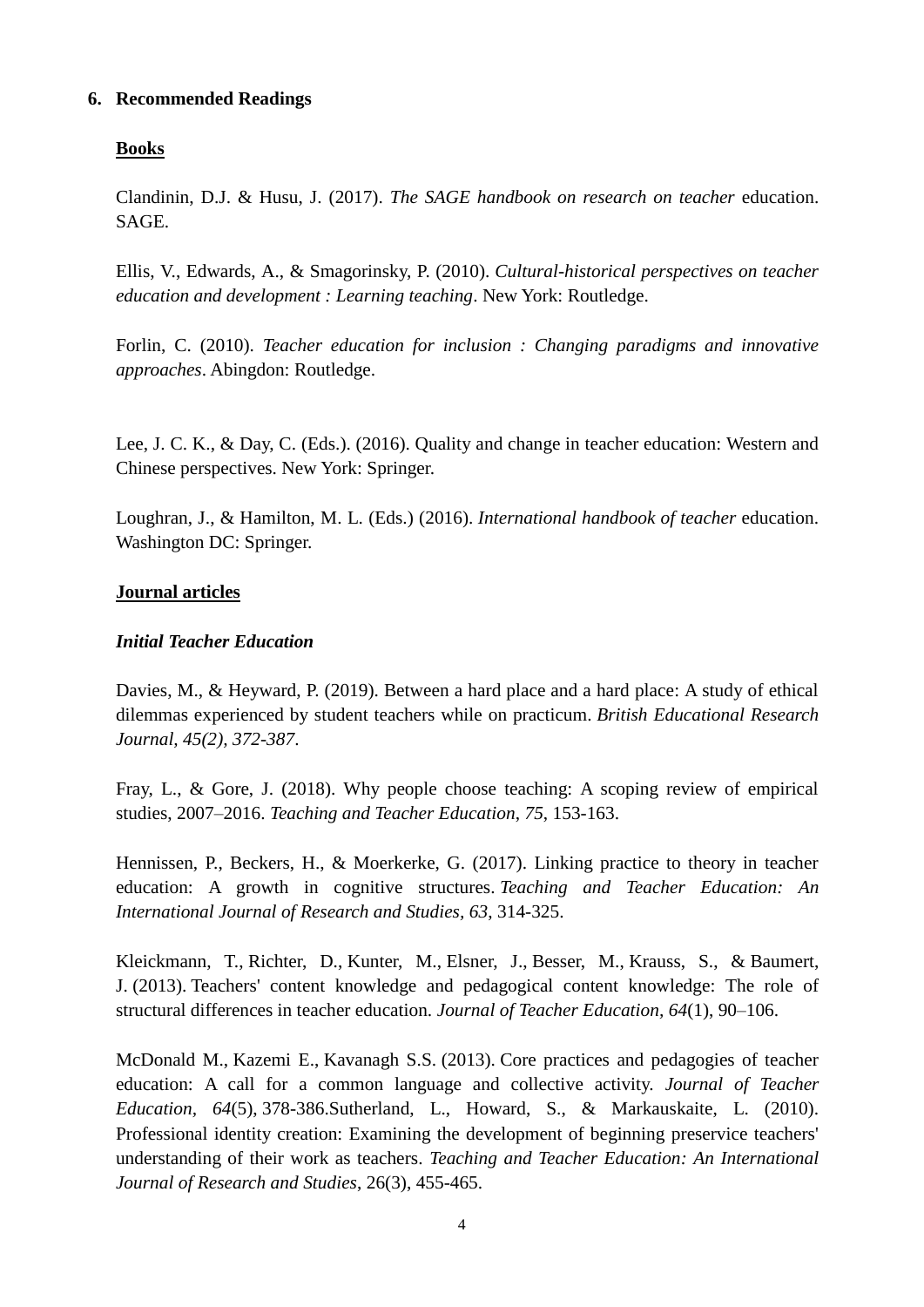Tang, S.Y.F. (2015).The creeping of neo-liberal influences into teacher education policy: The case of Hong Kong. *The Asia-Pacific Education Researcher, 24*(2), 271-282.

Tang, S.Y.F., Wong, A.K.Y. & Cheng, M.M.H. (2016). Configuring the three-way relationship among student teachers' competence to work in schools, professional learning and teaching motivation in initial teacher education. *Teaching and Teacher Education: An International Journal of Research and Studies, 60*, 344-354.

# *Induction / Beginning Teachers Development*

Bickmore D. L., Bickmore S. T. (2010). A multifaceted approach to teacher induction. *Teaching and Teacher Education: An International Journal of Research and Studies, 26*(4), 1006-1014.

Hobson, A. J., Ashby, P., Malderez, A., & Tomlinson, P. D. (2009). Mentoring beginning teachers: What we know and what we don't. *Teaching and Teacher Education, 25*, 207-216.

Le Maistre, C. & Pare, A. (2010). Whatever it takes: How beginning teachers learn to survive. *Teaching and Teacher Education, 26*(3), 559-564.

O'Flaherty, J., & Beal, E. M. (2018). Core competencies and high leverage practices of the beginning teacher: a synthesis of the literature. *Journal of Education for Teaching*, *44*(4), 461-478.

Starkey, L. (2010). Supporting the digitally able beginning teacher. *Teaching and Teacher Education, 26*(7), 1429-1438.

# *In-service Teachers' Lifelong Learning*

Ertmer, Peggy A., & Ottenbreit-Leftwich, Anne T. (2010). Teacher technology change: How knowledge, confidence, beliefs, and culture intersect. *Journal of Research on Technology in Education, 42*(3), 255-284.

Gu, Q. (2018). (Re)conceptualizing teacher resilience: A social-ecological approach to understanding teachers' professional worlds. In M. Wosnitza, F. Peixoto, S. Belman & C. F. Mansfield (Eds.), *Resilience in education: Concepts, contexts and connections* (pp. 13-33). Gewerbestrasse: Springer.

Kennedy, A. (2014). Understanding continuing professional development: the need for theory to impact on policy and practice. *Professional development in education*, *40*(5), 688-697.

Postholm, M.B. (2012) Teachers' professional development: a theoretical review, *Educational Research, 54*(4), 405-429.